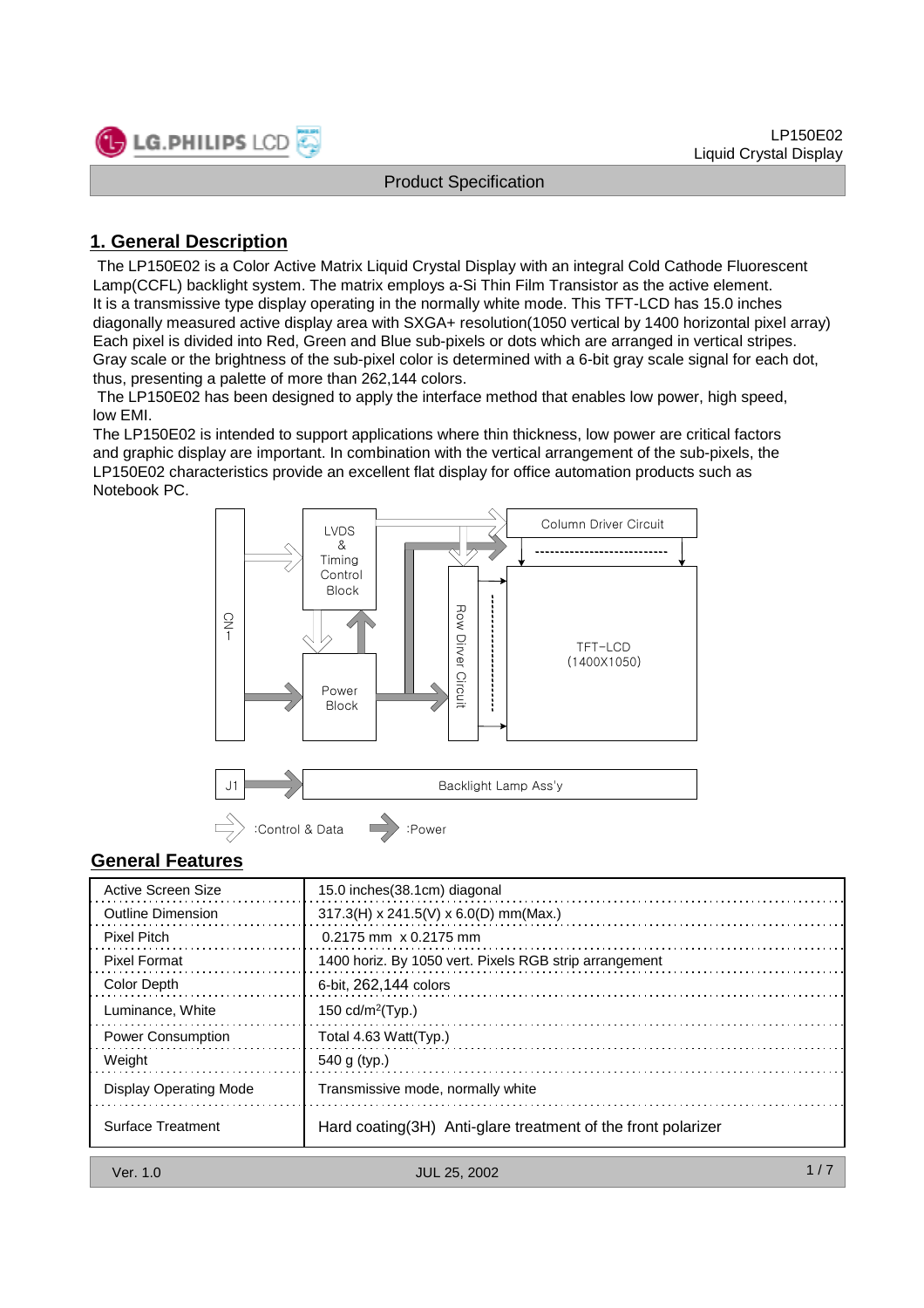

## **2. Electrical Specifications**

The LP150E02 requires two power inputs. One is employed to power the LCD electronics and to drive the TFT array and liquid crystal. The second input which powers the CCFL, is typically generated by an inverter. The inverter is an external unit to the LCD.

| Parameter                           | Symbol         | Values      |      | Unit | <b>Notes</b> |                |
|-------------------------------------|----------------|-------------|------|------|--------------|----------------|
|                                     |                | Min         | Typ  | Max  |              |                |
| MODULE:                             |                |             |      |      |              |                |
| Power Supply Input Voltage          | <b>VCC</b>     | 3.0         | 3.3  | 3.6  | Vdc          |                |
| Power Supply Input Current          | $I_{\rm CC}$   | 290         | 340  | 390  | mA           |                |
| Power Consumption                   | P <sub>C</sub> | 0.96        | 1.13 | 1.29 | Watt         |                |
| Differential Impedance              | Zm             | 90          | 100  | 110  | ohm          | $\overline{2}$ |
|                                     |                |             |      |      |              |                |
|                                     |                |             |      |      |              |                |
| LAMP:                               |                |             |      |      |              |                |
| <b>Operating Voltage</b>            | $V_{BL}$       | 655         | 685  | 805  | $V_{RMS}$    | 3              |
| <b>Operating Current</b>            | $I_{BL}$       | 3.0         | 5.0  | 6.0  | $mA_{RMS}$   |                |
| <b>Established Starting Voltage</b> | Vs             |             |      |      |              | 4              |
| at 25 $\degree$ C                   |                |             |      | 1140 | $V_{RMS}$    |                |
| at $0^{\circ}$ C                    |                |             |      | 1370 | $V_{RMS}$    |                |
| <b>Operating Frequency</b>          | $f_{BL}$       | 45          | 58   | 80   | kHz          | 5              |
| Discharge Stabilization Time        | Ts             |             |      | 3    | Min          | 6              |
| <b>Power Consumption</b>            | $P_{BL}$       | 3.5<br>3.85 |      |      | Watt         | 7              |
| Life Time                           |                | 10,000      |      |      | <b>Hrs</b>   | 8              |

|  | <b>Table 1. ELECTRICAL CHARACTERISTICS</b> |  |  |
|--|--------------------------------------------|--|--|
|--|--------------------------------------------|--|--|

Note : The design of the inverter must have specifications for the lamp in LCD Assembly**.**

The performance of the Lamp in LCM, for example life time or brightness, is extremely influenced by the characteristics of the DC-AC inverter. So all the parameters of an inverter should be carefully designed so as not to produce too much leakage current from high-voltage output of the inverter. When you design or order the inverter, please make sure unwanted lighting caused by the mismatch of the lamp and the inverter(no lighting, flicker, etc) never occurs. When you confirm it, the LCD – Assembly should be operated in the same condition as installed in you instrument.

- 1. The specified current and power consumption are under the VCC=3.3V,  $25^{\circ}$ C,  $f_{V}=60$ Hz condition whereas Mosaic pattern is displayed and  $f_{\nu}$  is the frame frequency.
- 2. This impedance value is needed to proper display and measured from LVDS  $T_x$  to the mating connector.
- 3. The variance of the voltage is  $\pm$  10%.
- 4. The voltage above  $V_s$  should be applied to the lamps for more than 1 second for start-up. Otherwise, the lamps may not be turned on. The used lamp current is the lamp typical current.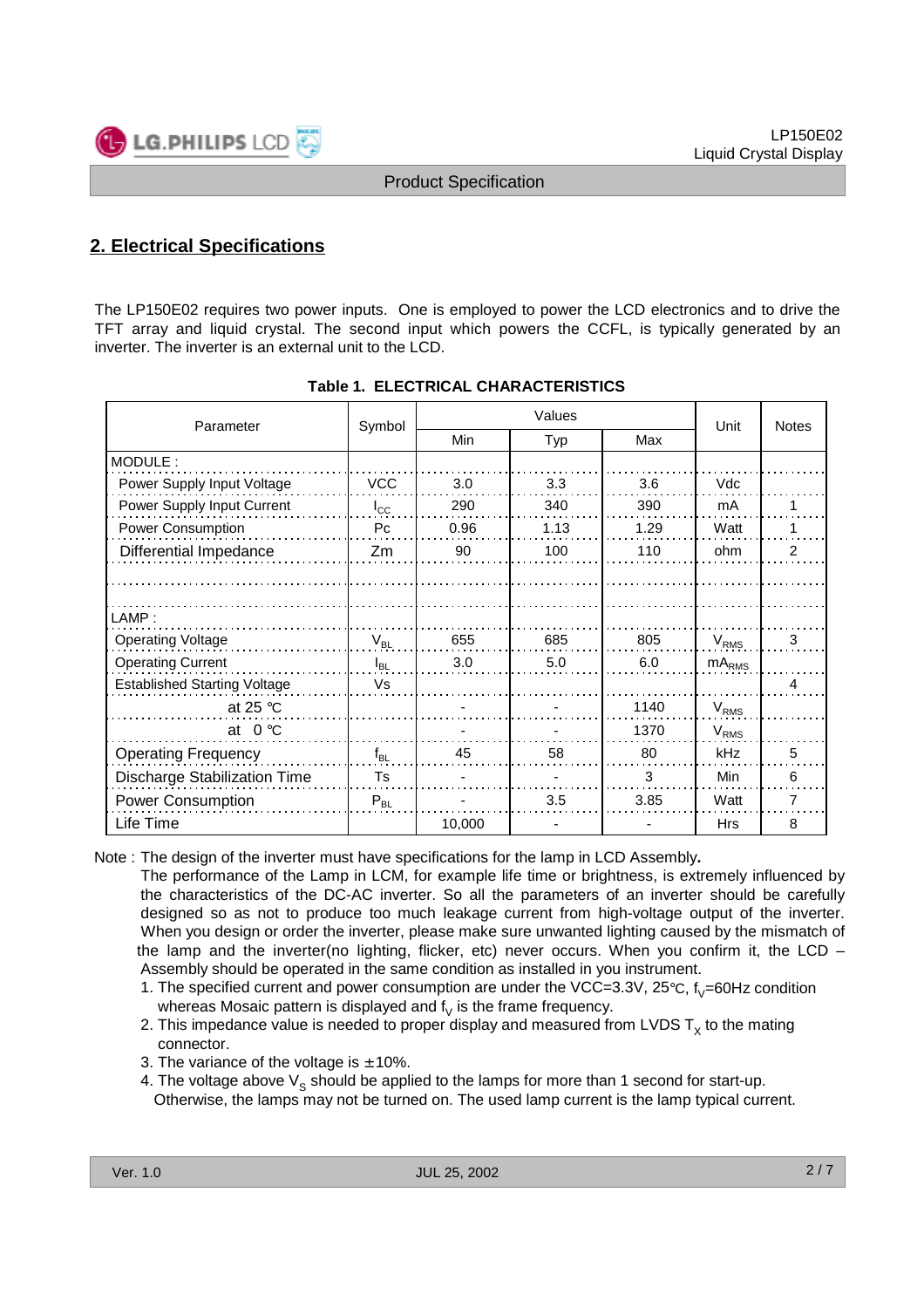

- 5. The output of the inverter must have symmetrical(negative and positive) voltage waveform and symmetrical current waveform.(Unsymmetrical ratio is less than 10%) Please do not use the inverter which has unsymmetrical voltage and unsymmetrical current and spike wave. Lamp frequency may produce interface with horizontal synchronous frequency and as a result this may cause beat on the display. Therefore lamp frequency shall be as away possible from the horizontal synchronous frequency and from its harmonics in order to prevent interference.
- 6. Let's define the brightness of the lamp after being lighted for 5 minutes as 100%.  $T<sub>s</sub>$  is the time required for the brightness of the center of the lamp to be not less than 95%.
- 7. The lamp power consumption shown above does not include loss of external inverter. The used lamp current is the lamp typical current.
- 8. The life is determined as the time at which brightness of the lamp is 50% compared to that of initial value at the maximum lamp current(6.0mA<sub>RMS</sub>) on condition of continuous operating at  $25 \pm 2^{\circ}C$
- 9. Requirements for a system inverter design, which is intended to have a better display performance, a better power efficiency and a more reliable lamp, are following.

It shall help increase the lamp lifetime and reduce leakage current.

- a. The asymmetry rate of the inverter waveform should be less than 10%.
- b. The distortion rate of the waveform should be within  $\sqrt{2} \pm 10\%$ .
- \* Inverter output waveform had better be more similar to ideal sine wave.



**LG.PHILIPS LCD** 

\* Asymmetry rate:  $|I_p - I_{-p}| / I_{rms} * 100\%$ \* Distortion rate  $I_p$  (or  $I_{-p}$ ) /  $I_{rms}$ 

Do not attach a conducting tape to lamp connecting wire.

If the lamp wire attach to a conducting tape, TFT-LCD Module has a low luminance and the inverter has abnormal action. Because leakage current is occurred between lamp wire and conducting tape.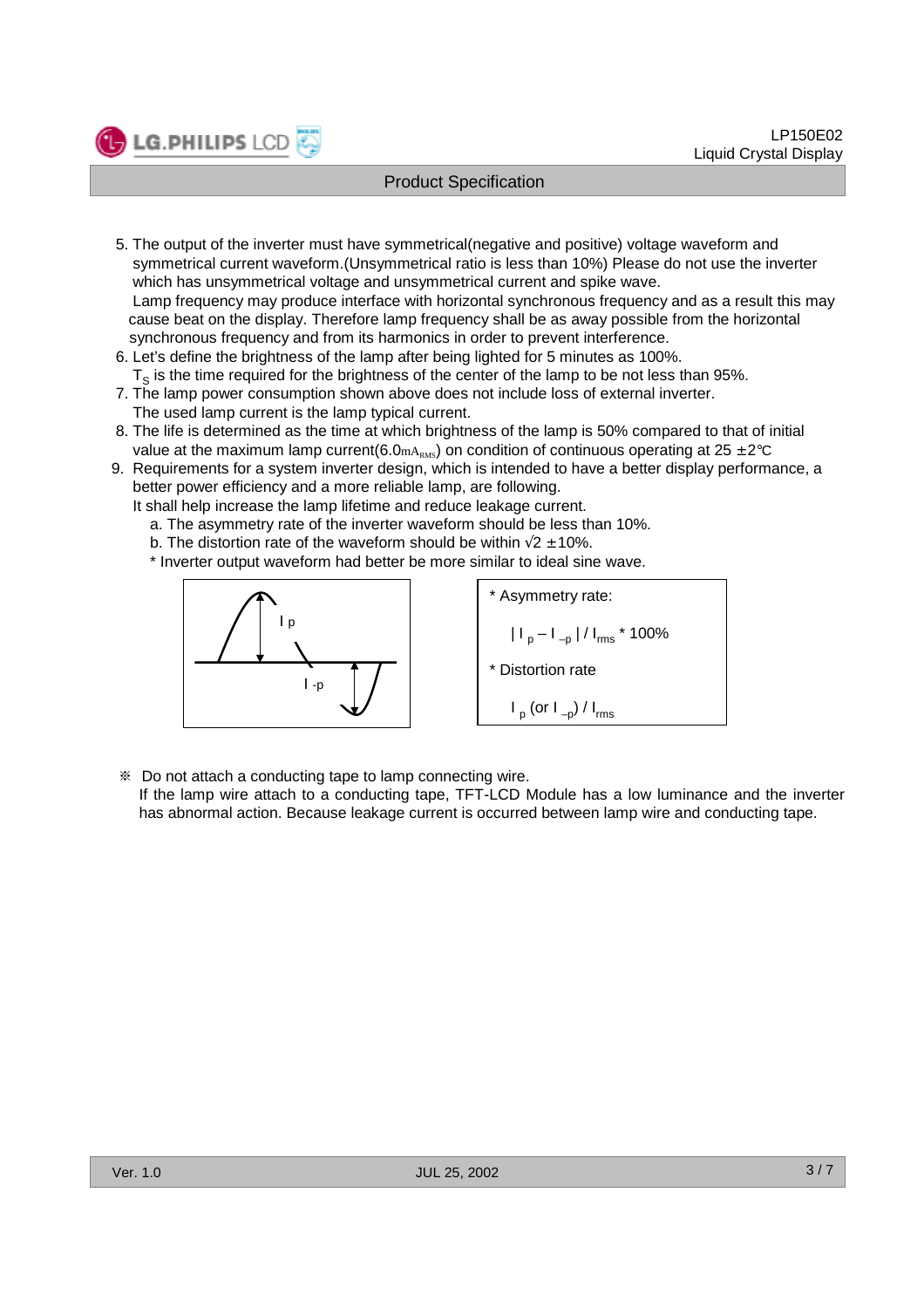

### **3. Interface Connections**

The interface connections are compatible with **ISP (Industry Standard Panels) 15.0" Mounting and Top Level Interface Requirements (Version2, June,2000)** defined by **SPWG (Standard Panels Working**  Group). This LCD employs two interface connections, a 30 pin connector is used for the module electronics and the other connector is used for the integral backlight system.

The electronics interface connector is a model GT101-30S-HR11 manufactured by LG Cable. The pin configuration for the connector is shown in the table below.

| Pin                                | Symbol                                | Description                                                                      | <b>Notes</b>                       |
|------------------------------------|---------------------------------------|----------------------------------------------------------------------------------|------------------------------------|
| 1                                  | <b>VSS</b>                            | Ground                                                                           |                                    |
| $\frac{2}{\cdot}$                  | <b>VCC</b>                            | Power Supply, 3.3V Typ.                                                          | [LVDS Transmitter]                 |
| $\ddot{\cdot}$                     | <b>VCC</b>                            | Power Supply, 3.3V Typ.                                                          | Thine, THC63LVDF823A or equivalent |
| $\overline{4}$                     | VEDID                                 | DDC 3.3V power                                                                   |                                    |
| $\overline{5}$ .                   | <b>NC</b>                             | No Connection                                                                    |                                    |
| 6                                  | <b>CIKEDID</b>                        | <b>DDC Clock</b>                                                                 | [LVDS Receiver]                    |
| $\frac{1}{7}$                      | <b>DATAEDID</b>                       | <b>DDC</b> Data                                                                  | Thine, THC63LVDF824A               |
| $\overline{8}$ .                   | $Odd_R_{IN}0$ -                       | -LVDS differential data (odd pixels R0-R5, G0)                                   |                                    |
| $\frac{9}{10}$                     | $Odd_R_{IN}0+$                        | +LVDS differential data (odd pixels R0-R5, G0)                                   | [Connector]                        |
|                                    | <b>VSS</b>                            | Ground                                                                           | LCD: GT101-30S-HR11, LG Cable      |
| 11                                 | $Odd_R_{IN}1$ -                       | -LVDS differential data (odd pixels G1-G5, B0-B1)                                | * JAE FI-XB30Sx-HFxx or            |
|                                    | $Odd$ $R_{IN}1+$                      | +LVDS differential data (odd pixels G1-G5, B0-B1)                                | JAE FI-XB30S-HF or equivalent.     |
| $\frac{12}{13}$                    | <b>VSS</b>                            | Ground                                                                           | Matching: JAE FI-X30M or           |
| 14                                 |                                       | Odd_R <sub>IN</sub> 2-   -LVDS differential data (odd pixels B2-B5, HS, VS, DE)  | equivalent                         |
| 15                                 | Odd_ $R_{IN}2+$                       | +LVDS differential data (odd pixels B2-B5, HS, VS, DE)                           |                                    |
| 16                                 | <b>VSS</b>                            | Ground                                                                           |                                    |
| 17                                 | $Odd_Clk_{IN}$                        | -LVDS differential clock (odd pixels)                                            | [Connector pin arrangement]        |
| $\frac{1}{18}$                     | $Odd$ Clk <sub>IN</sub> +             | +LVDS differential clock(odd pixels)                                             |                                    |
| $\frac{19}{20}$<br>$\frac{21}{21}$ | <b>VSS</b>                            | Ground                                                                           | 30                                 |
|                                    |                                       | Even_ $R_{1N}$ 0-   -LVDS differential data (even pixels R0-R5, G0)              |                                    |
|                                    | Even_ $R_{IN}$ 0+                     | +LVDS differential data (even pixels R0-R5, G0)                                  |                                    |
| 22                                 | <b>VSS</b>                            | Ground                                                                           |                                    |
| $\frac{23}{24}$                    | Even <sub><math>R_{IN}</math>1-</sub> | -LVDS differential data (even pixels G1-G5, B0-B1)                               | <b>LCD</b> rear view               |
|                                    | Even_R <sub>IN</sub> 1+               | +LVDS differential data (even pixels G1-G5, B0-B1)                               |                                    |
| 25                                 | <b>VSS</b>                            | Ground                                                                           |                                    |
| 26                                 |                                       | Even_R <sub>IN</sub> 2-1-LVDS differential data (even pixels B2-B5, HS, VS, DE)  |                                    |
| 27                                 |                                       | Even_R <sub>IN</sub> 2+  +LVDS differential data (even pixels B2-B5, HS, VS, DE) |                                    |
| 28                                 | <b>VSS</b>                            | Ground                                                                           |                                    |
| 29                                 | $Even_Clk_{IN}$ -                     | -LVDS differential clock (even pixels)                                           |                                    |
| 30                                 | $Even_Clk_{IN}+$                      | +LVDS differential clock (even pixels)                                           |                                    |

#### **Table 2. MODULE CONNECTOR PIN CONFIGURATION (CN1)**

Note: All GND(ground) pins should be connected together and to GND which should also be connected to the LCD's metal frame. All VCC (power input) pins should be connected together.

The backlight interface connector is a model BHSR-02VS-1, manufactured by JST. The mating connector part number is SM02B-BHSS-1 or equivalent.

|  |  |  | Table 3. BACKLIGHT CONNECTOR PIN CONFIGURATION (J1) |
|--|--|--|-----------------------------------------------------|
|--|--|--|-----------------------------------------------------|

| Pin | Svmbol        | Description                               | Notes |
|-----|---------------|-------------------------------------------|-------|
| .   | HV            | Power supply for lamp (High voltage side) |       |
|     | $\mathcal{N}$ | Power supply for lamp (Low voltage side)  |       |

Notes : 1. The high voltage side terminal is colored pink and the low voltage side terminal is yellow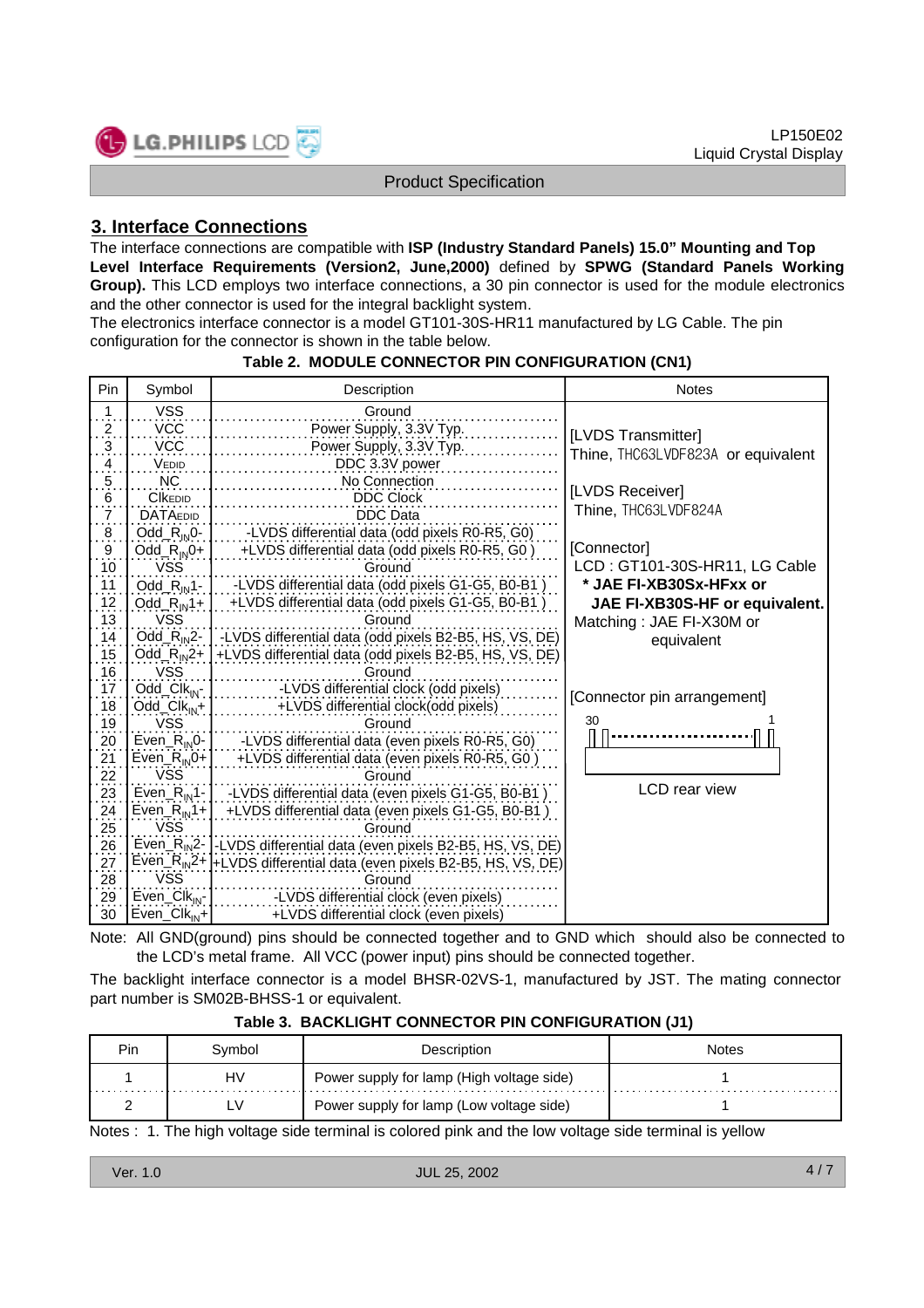

#### <FRONT VIEW>

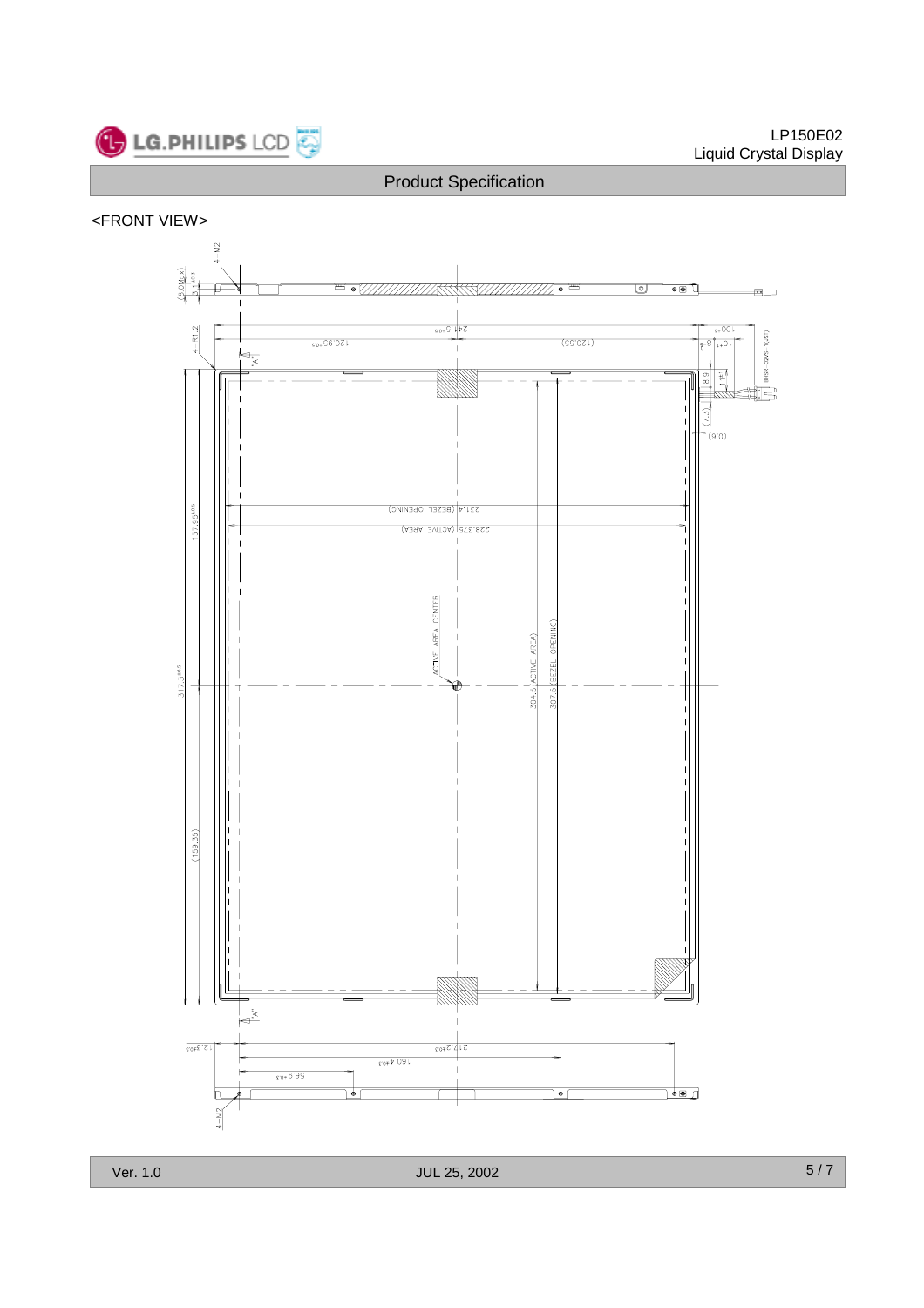

## <REAR VIEW>